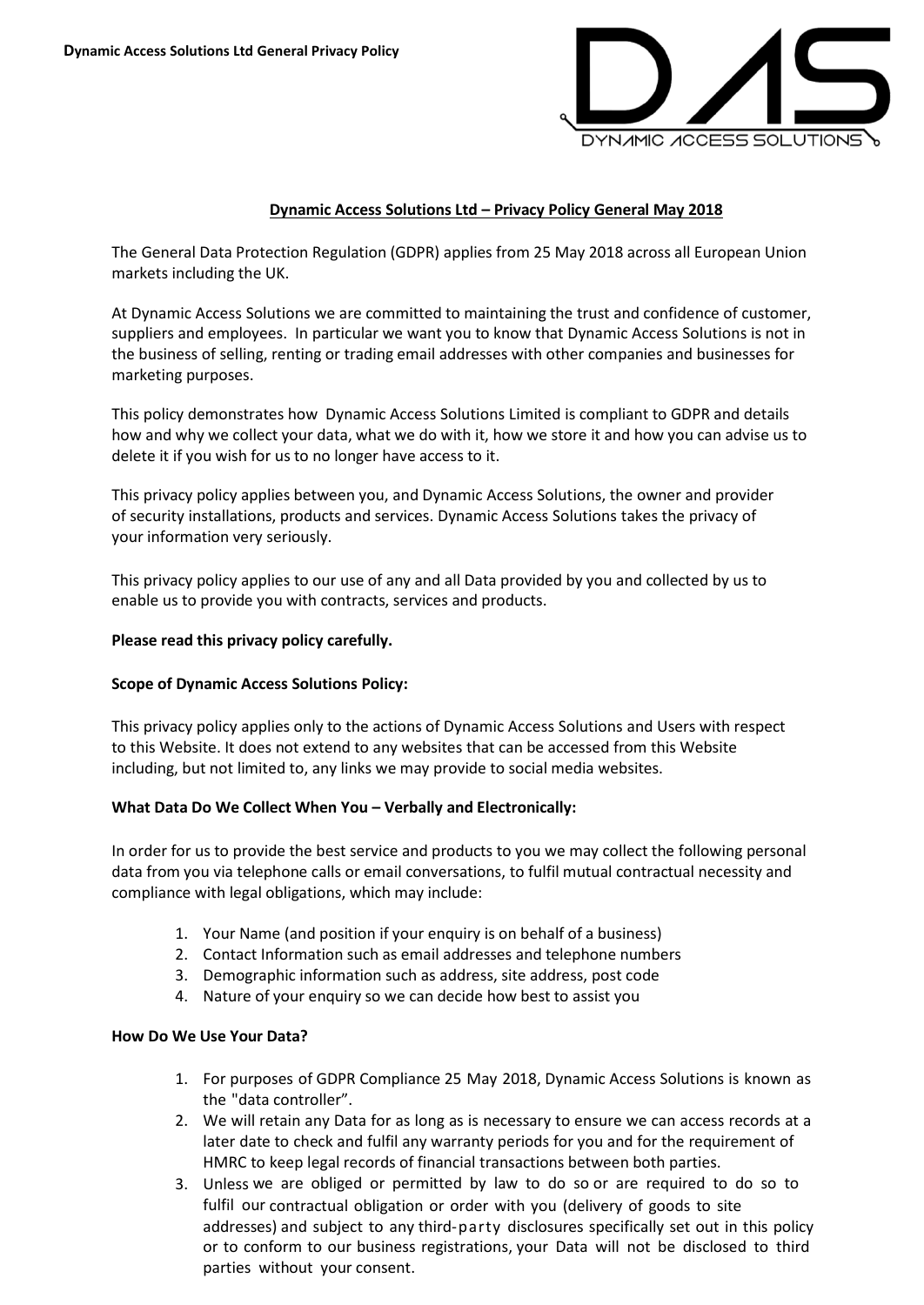

- 4. All personal Data is stored securely in accordance with the principles of the General Data Protection Register May 2018. For more details on security see the clause below (Security of your data).
- 5. Any or all of the above Data may be required by us from time to time in order to provide you with the best possible service and experience when using our Website.

Specifically, data may be used by us for the following reasons:

- 1. Improvement of our products/services;
- 2. Transmission by email from Dynamic Access Solutions Ltd for promotional materials that may be of interest to you;
- 3. Contact for market research purposes which may be done using email, telephone, fax or mail.
- 4. Such information may be used to customise or update or improve our services; in each case, in accordance with this privacy policy.

## **Changes of business ownership and control**

- Dynamic Access Solutions Ltd may, from time to time, expand or reduce our business and this may involve the sale and/or the transfer of control of all or part of Dynamic Access Solutions Ltd. Data provided by Users will, where it is relevant to any part of our business so transferred, be transferred along with that part and the new owner or newly controlling party will, under the terms of this privacy policy, be permitted to use the Data for the purposes for which it was originally supplied to us.
- We may also disclose Data to a prospective purchaser of our business or any part of it.
- In the above instances, we will always take steps of ensuring your privacy is protected.

### **Accessing Your Own Personal Data and Your Rights as an individual**

- 1 . You have the right to ask for a copy of any of your personal Data held by Dynamic Access Solutions Ltd.
- 2. Upon request, and within 30 days of your application, we will provide you with a copy of the personal data which we hold about you (in return for a small fee). Please address requests to: datacomplianceofficer@eloqsecurity.com and insert "Personal Data Access" as the subject heading, or alternatively write to us – The Data Compliance Officer, Dynamic Access Solutions Limited, 6 Whisby Way, Lincoln, LN6 3LQ.
- 3. If you do not receive a response to your enquiry or if you feel your enquiry has not been satisfactorily addressed, you can contact ICO directly:

The Information Commissioner, Wycliffe House, Water Lane, Wilmslow, Cheshire SK9 5AF Tel: 01625 545700 Fax: 01625 524510 Website: www.dataprotection.gov.uk Email: mail@dataprotection.gov.uk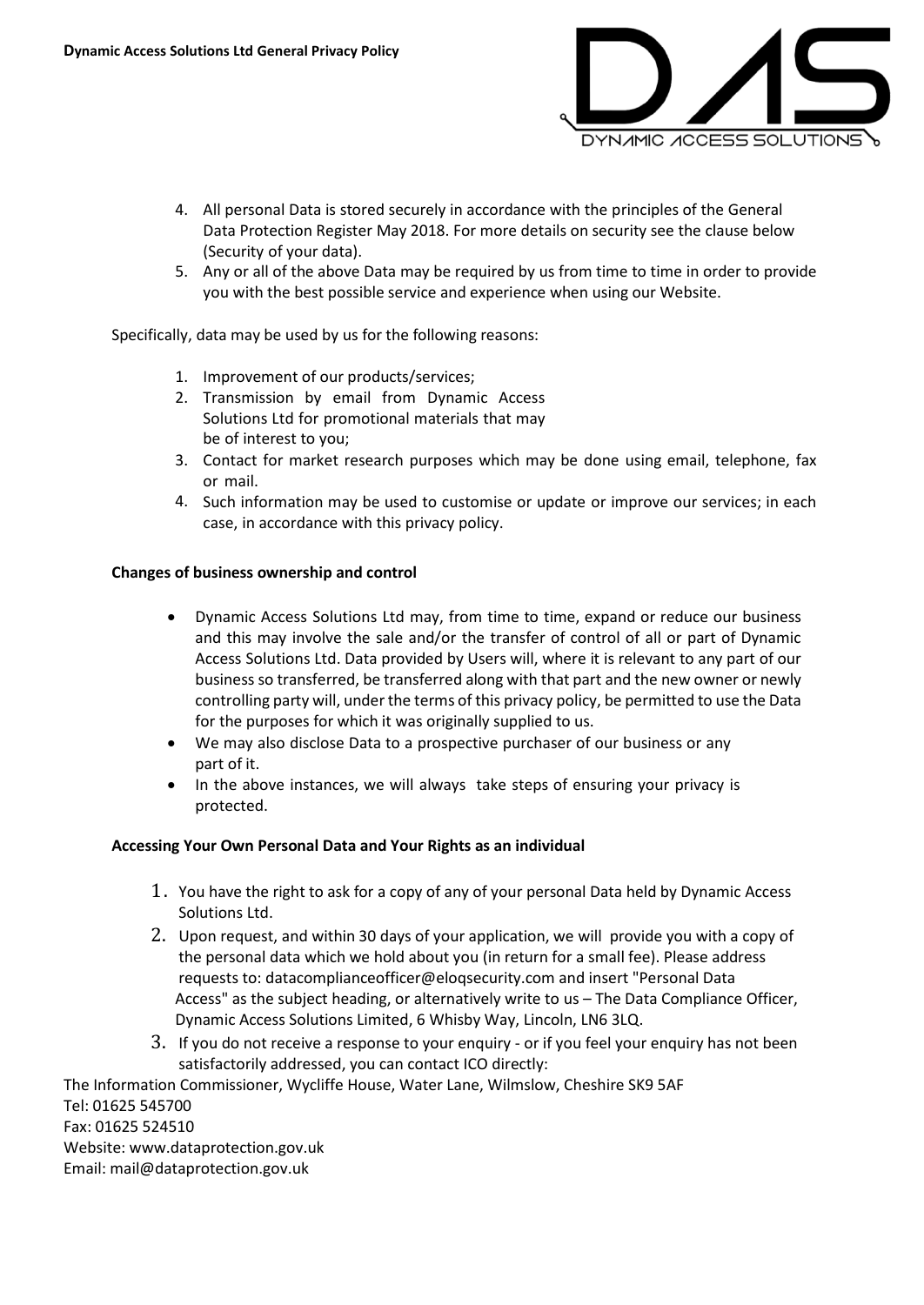

### **Security of Your Data:**

- 1. Data security is of great importance to Dynamic Access Solutions Ltd and to protect your Data we have put in place suitable physical, electronic and administrative procedures to safeguard and secure Data given to us in order to fulfil our legal obligations.
- 2. We always endeavour to do our absolute best to protect your personal data however transmission of information over the internet is not always secure and is done at your own risk. We cannot ensure the security of your Data transmitted to our Website.

## **Cookies (Website):**

- 1. This Website may place and access certain Cookies on your computer. Dynamic Access Solutions Ltd uses Cookies to improve your experience of using the Website and to improve our range of products and services. Dynamic Access Solutions Ltd has carefully chosen these Cookies and has taken steps to ensure that your privacy is protected and respected at all times.
- 2. All Cookies used by this Website are used in accordance with current UK and EU Cookie Law.
- 3. Before the Website places Cookies on your computer, you will be presented with a pop-up requesting your consent to set those Cookies. By giving your consent to the placing of Cookies, you are enabling Dynamic Access Solutions Ltd to provide a better experience and service to you. You may, if you wish, deny consent to the placing of Cookies; however certain features of the Website may not function fully or as intended.

This Website may place the following Cookies:

### **Type of Cookie Purpose:**

- 1. Analytical/performance cookies They allow us to recognise and count the number of visitors and to see how visitors move around our website when they are using it. This helps us to improve the way our website works, for example, by ensuring that users are finding what they are looking for easily.
- 2. You can choose to enable or disable Cookies in your internet browser. By default, most internet browsers accept Cookies but this can be changed. For further details, please consult the help menu in your internet browser.
- 3. You can choose to delete Cookies at any time; however you may lose any information that enables you to access the Website more quickly and efficiently including, but not limited to, personalisation settings.
- 4. It is recommended that you ensure that your internet browser is up-to-date and that you consult the help and guidance provided by the developer of your internet browser if you are unsure about adjusting your privacy settings.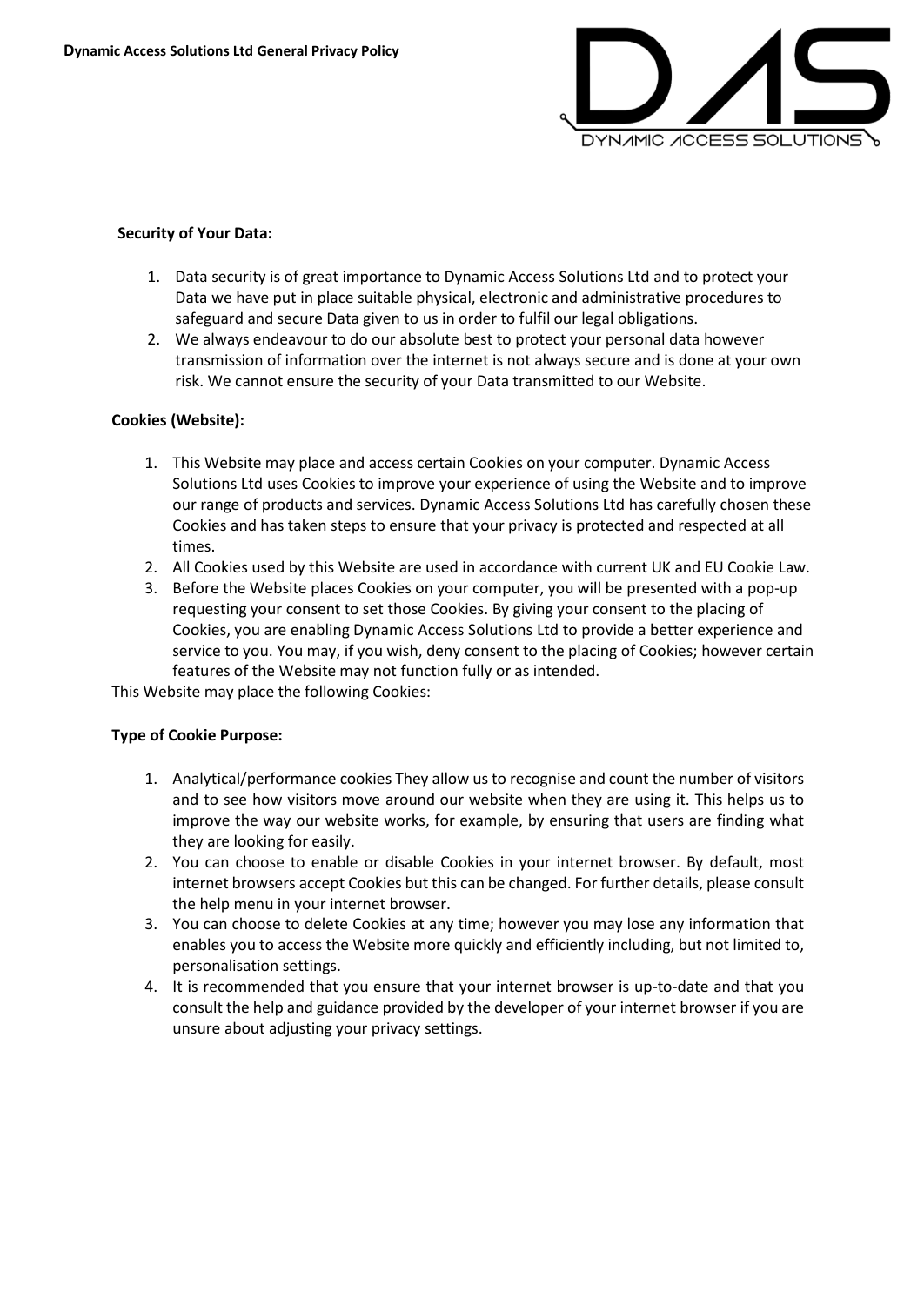

#### **General:**

- 1. You may not transfer any of your rights under this privacy policy to any other person. We may transfer our rights under this privacy policy where we reasonably believe your rights will not be affected.
- 2. If any court or competent authority finds that any provision of this privacy policy (or part of any provision) is invalid, illegal or unenforceable, that provision or part-provision will, to the extent required, be deemed to be deleted, and the validity and enforceability of the other provisions of this privacy policy will not be affected.
- 3. Unless otherwise agreed, no delay, act or omission by a party in exercising any right or remedy will be deemed a waiver of that, or any other, right or remedy.
- 4. This privacy policy is governed by and interpreted according to English law. All disputes arising under this privacy policy are subject to the exclusive jurisdiction of the English courts.

### **Changes to this privacy policy:**

Dynamic Access Solutions Ltd reserves the right to change this privacy policy as we may deem necessary from time to time or as may be required by law. Any changes will be immediately posted on the Website and you are deemed to have accepted the terms of the privacy policy on your first use of the Website following the alterations.

### **Definitions and interpretation:**

In this privacy policy, the following definitions are used:

Data collectively all information that you submit to Dynamic Access Solutions Ltd via the Website. This definition incorporates, where applicable, the definitions provided in the Data Protection Act 1998;

Cookies a small text file placed on your computer by this Website when you visit certain parts of the Website and/or when you use certain features of the Website. Details of the cookies used by this Website are set out in the clause below (Cookies);

### **Dynamic Access Solutions Ltd**

We or us, Dynamic Access Solutions Ltd, a company incorporated in England and Wales with registered number: 08733408 whose registered office is at Unit 6, Whisby Way, Lincolnshire, LN6 3LQ;

UK and EU Cookie Law the Privacy and Electronic Communications (EC Directive) Regulations 2003 as amended by the Privacy and Electronic Communications (EC Directive) (Amendment) Regulations 2011;

User or you any third party that accesses the Website and is not either (i) employed by Dynamic Access Solutions and acting in the course of their employment or (ii) engaged as a consultant or otherwise providing services to Dynamic Access Solutions and accessing the Website in connection with the provision of such services; and